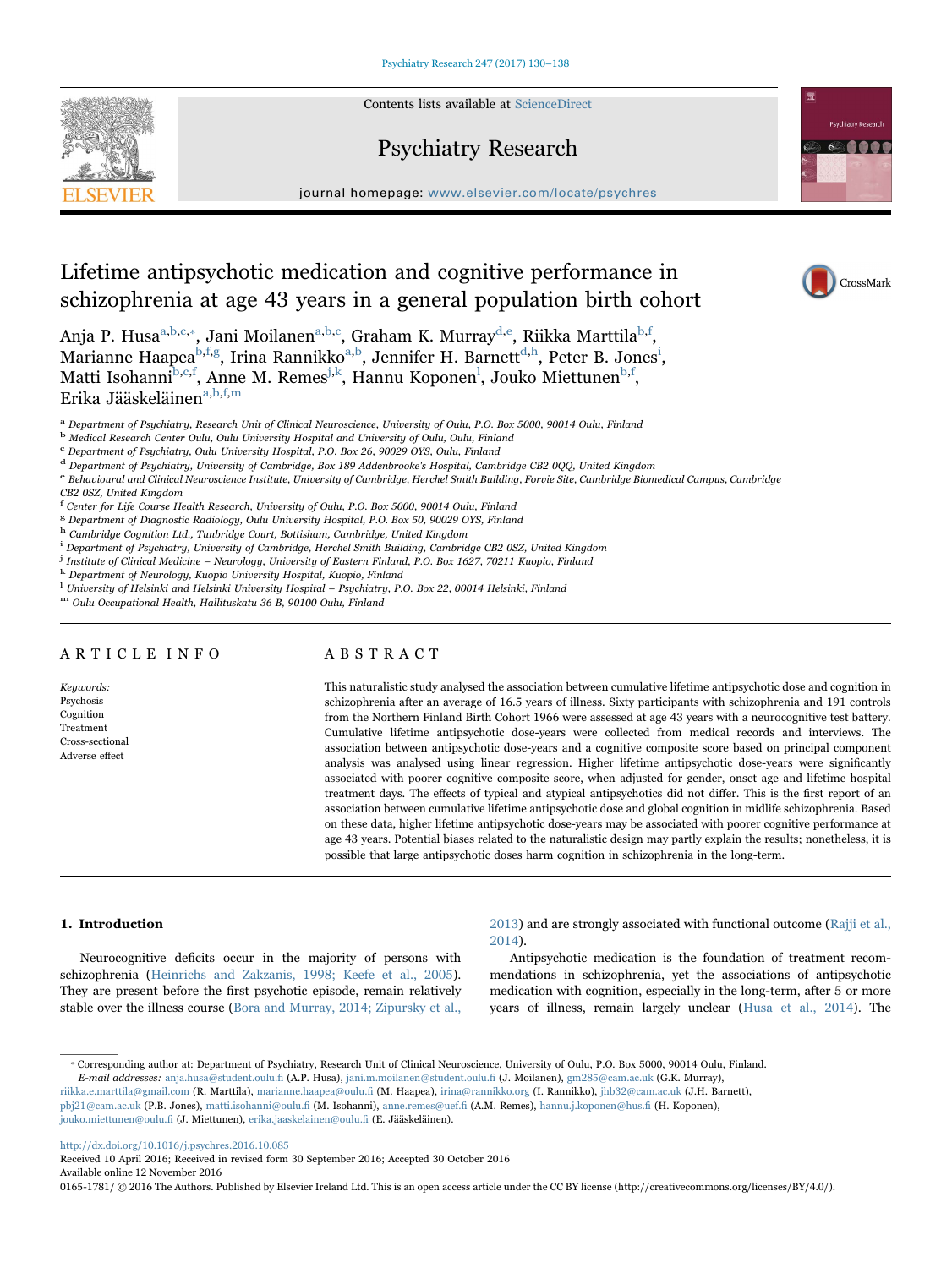cognitive effects of antipsychotic medication have mostly been studied early in the course of illness in relatively short follow-ups ranging from 1 to 3 weeks to 2–3 years. Meta-analyses of these studies have found mild to moderate cognitive improvements associated with the use of both atypical [\(Désaméricq et al., 2014; Woodward et al., 2005\)](#page-7-4) and typical ([Mishara and Goldberg, 2004](#page-7-5)) antipsychotic medication in schizophrenia.

However, naturalistic, cross-sectional studies have suggested that higher doses of antipsychotics ([Élie et al., 2010; Hori et al., 2006;](#page-7-6) [Torniainen et al., 2012\)](#page-7-6) or antipsychotic polypharmacy ([Hori et al.,](#page-7-7) [2006\)](#page-7-7) may be associated with poorer cognitive functioning in schizophrenia, supported also by the finding of a positive effect of dosereduction on cognition ([Kawai et al., 2006; Takeuchi et al., 2013](#page-7-8)).

Very little is known about the effects of antipsychotic medication in the long-term ([Leucht et al., 2012\)](#page-7-9). In particular, the effects of several years or lifetime treatment with antipsychotics on global cognition in schizophrenia have not yet been studied. Because many schizophrenia patients receive antipsychotic treatment for several years or permanently, it is imperative to study the effects of not only short-term but also lifelong antipsychotic treatment. Randomised controlled trials (RCTs) are able to primarily determine the efficacy and adverse effects of a treatment, but they do not allow a more detailed and long-term assessment of adverse effects ([Young et al., 2015](#page-8-0)). Naturalistic samples, however, offer an optimal setting for investigating the longterm effects of medication [\(Wang et al., 2011\)](#page-7-10), that often are impossible to study in RCTs. In the Northern Finland Birth Cohort 1966 (NFBC 1966), higher lifetime cumulative doses of antipsychotic medication were associated with poorer performance at age 34 and a decline in verbal learning and memory between ages 34 and 43 years in schizophrenia ([Husa et al., 2014](#page-7-3)). We wanted to continue this research line to investigate the effects of lifetime cumulative dose of antipsychotic medication on a more comprehensive measure of cognition in midlife in a larger, partly overlapping sample.

This study aimed to analyse the association between cumulative lifetime antipsychotic dose and cross-sectional global cognition in schizophrenia at the age of 43 years. Our hypothesis was that higher lifetime antipsychotic dose would be associated with poorer cognition, even when potential confounders, such as severity and duration of illness, are taken into account.

### 2. Methods

### 2.1. Sample

#### 2.1.1. Participants

The participants of this study were members of the Northern Finland Birth Cohort 1966. The NFBC 1966 is an unselected, general population birth cohort identified during mid-pregnancy based on an expected delivery date during 1966 in the provinces of Lapland and Oulu. It comprises 12 058 live-born children, representing 96% of all births in the region [\(Rantakallio, 1969](#page-7-11)). Permission to gather data was obtained from the Ministry of Social and Health Affairs. The study design was approved by the Ethical Committee of the Northern Ostrobothnia Hospital District. The study was carried out in accordance with The Code of Ethics of the World Medical Association (Declaration of Helsinki) for experiments involving humans.

## 2.1.2. Case identification

The NFBC 1966 members with a lifetime psychosis diagnosis were identified using data from national registers. Psychosis diagnoses by the end of 1997 were detected from the Care Register for Health Care (formerly Finnish Hospital Discharge Register) and these diagnoses were validated using hospital notes ([Isohanni et al., 1997; Moilanen](#page-7-12) [et al., 2003\)](#page-7-12). In addition, newer psychosis cases were detected based on Care Register for Health Care on those registered first time for a psychosis between 1998 and 2008; Social Insurance Institution of

Finland register data on sick leaves or disability pensions due to psychosis, or the right to reimbursement for psychoactive medication due to psychosis by the end of 2008; or having reported a psychosis or current antipsychotic use (at least 300 mg chlorpromazine equivalent) in 1997 in a questionnaire data collection [\(Haapea et al., 2010](#page-7-13)).

Based on this procedure, 257 NFBC 1966 members with a psychosis diagnosis and known address were invited and 99 (38.5%) individuals participated in a psychiatric interview and examination in 2008–2011 at an average age of 43 years. The examination included the SCID I interview [\(First et al., 2002\)](#page-7-14) leading to DSM-IV lifetime diagnosis. Based on diagnostic interview and information from national registers, 69 individuals had a diagnosis of schizophrenia spectrum disorder. In the end, 60 (87.0%) were able to complete the cognitive test battery and had adequate information on antipsychotic medication. Of these 50 (83%) had a DSM-IV lifetime diagnosis of schizophrenia, 6 (10%) schizoaffective, 2 (3%) schizophreniform and 2 (3%) delusional disorder. Hereafter, the term schizophrenia is used for schizophrenia and other schizophrenia spectrum disorders. Part of this sample (40 cases, 67%) went through the same diagnostic interviews as well at 34 years of age when participating in another psychiatric examination where we analysed associations between lifetime antipsychotic medication and change of verbal learning and memory in schizophrenia between ages 34 and 43 years ([Husa et al., 2014](#page-7-3)). The mean duration of illness of the sample was 16.5 years (SD 6.0) and average age was 43.1 years (SD 0.8).

In addition, 450 non-psychotic NFBC 1966 members from all around Finland were invited to participate in the same psychiatric interviews and cognitive assessment in 2008–2011. 191 (42.4%) control subjects with an average age of 43.8 years (SD 0.8) and available cognitive test results were included in the final analyses.

Written informed consent was obtained from all cases and controls. Participating cases did not differ from non-participating cases in gender, number of cumulative lifetime hospital treatment days or occupational status. Compared to non-participants, participating cases had significantly lower education (basic education 28% vs. 15%, secondary education 62% vs. 85%, tertiary education 10% vs. 0%) (p=0.001), lower age of illness onset (mean 30.1 years vs. 26.6 years) (p=0.002), they were more often on a disability pension (26% vs. 50%) (p=0.001), and had more often diagnosis of narrow schizophrenia (68% vs. 84%) (p=0.024). Participating controls did not differ from all nonpsychotic members of the NFBC 1966 in gender, education or disability pension status. Compared to non-participants, participating controls were more often working  $(71\% \text{ vs. } 95\%)$  (p < 0.001).

## 2.2. Data on antipsychotic medication

Information on the lifetime use of antipsychotic medication, until the day the person was examined in the 43-year study, was gathered in 2007–2014 by a careful review of hospital, outpatient and health centre medical records of all cases from everywhere in Finland. This information was used to calculate the cumulative lifetime antipsychotic dose, expressed as dose-years of a daily dose of 100 mg chlorpromazine equivalent. Medication data was not only based on prescribed medication but if there was indication that a patient had not taken medication it was taken into account in the estimation of lifetime doses. This procedure is described in more detail in our previous work ([Husa et al.,](#page-7-3) [2014\)](#page-7-3). Additionally, current and earlier use of antipsychotic and other psychiatric medication was ascertained in an interview in the 43-year study.

#### 2.3. Neuropsychological assessment and cognitive composite score

The neurocognitive performance of all cases and controls was evaluated using a cognitive test battery comprising the Abstraction Inhibition and Working Memory task (AIM; [Glahn et al., 2000\)](#page-7-15), California Verbal Learning Test (CVLT; [Delis et al., 1987](#page-7-16)), Visual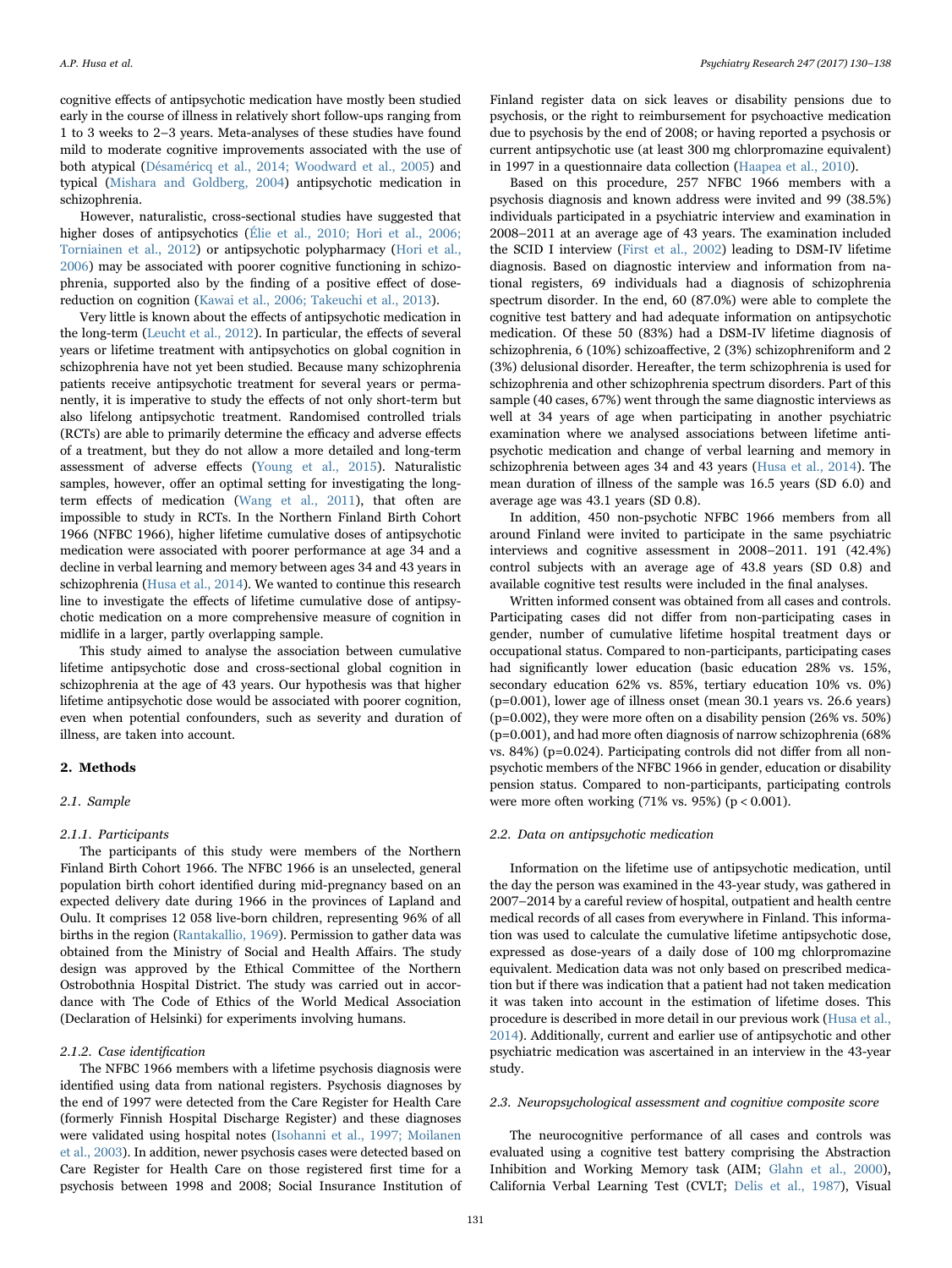Object Learning Test (VOLT; [Glahn et al., 1997](#page-7-17)), Verbal fluency [\(Lezak](#page-7-18) [et al., 2004](#page-7-18)), Visual series (WMS-III; [Wechsler, 2008\)](#page-7-19), Vocabulary (WAIS-III; [Wechsler, 2005](#page-7-20)), Digit Span (WAIS-III) and Matrix reasoning (WAIS-III). The cognitive tests were chosen for the versatile assessment of different aspects of cognitive functioning, including executive function, working memory, verbal and visual learning, vocabulary and visual reasoning. From these tests, the following variables were obtained and used in analyses: total score of the first five learning trials of CVLT and total scores of all other cognitive tests. Global cognitive performance (cognitive composite score) was based on a principal component analysis (PCA) of these eight cognitive test variables (see [Section 2.5\)](#page-2-0).

## 2.4. Background variables and covariates

The analyses were adjusted for gender, age of illness onset, markers of severity of illness (logarithmic transformation of cumulative lifetime number of psychiatric hospital treatment days until the study, remission, PANSS positive, negative and disorganisation symptoms), educational level and benzodiazepine use at the time of the study.

Age of illness onset was verified from medical records and defined as the age when the subject had first evident psychotic symptoms.

Level of basic education (O level, 9 years or A level, 12 years) and vocational education (none, course or school, currently studying, college, polytechnic, or university) was obtained in a questionnaire in the 43-year study. These were combined as the level of education: Basic=O level with low vocational education (none, course or school, or currently studying), secondary=O level with high vocational education (college, polytechnic, or university), or A level with low vocational education, and tertiary=A level with high vocational education.

The occupational status of the subjects at the time of the 43-year study was classified into two categories: all subjects were classified as (1) working if they were studying, on maternity leave or in full-time or part-time work and (2) not working if they were unemployed, retired or outside of working life for other reasons. Information was gained in the interview at the 43-year study and for those with missing information it was ascertained from Finnish Centre for Pensions registers.

School marks at 16 years of age were based on information acquired from registers of the national application system for secondary education after compulsory schooling ([Isohanni et al., 1998](#page-7-21)). The Finnish school marks range from 4 to 10, where 4 is defined rejected, 5–6 poor, 7–8 satisfactory and 9–10 excellent. The mean scores of all subjects were calculated from school reports. The school subjects included the following theoretical subjects: native language, reading; native language, literal; second, third, fourth and fifth language; mathematics; chemistry; physics; history; biology; geography; religion and civics. Also the following practical subjects were included: physical education, music, drawing, craft, domestic science, commercial subjects, typewriting and agriculture.

Alcohol abuse diagnosis includes subjects with an earlier or current diagnosis of both alcohol abuse and dependency. The information was ascertained in the SCID I interview at the 43-year study.

PANSS (Positive and Negative Syndrome Scale; [Kay et al. \(2000\)\)](#page-7-22) scores were obtained in a PANSS specific interview at the 43-year study. PANSS total symptoms were used to measure psychopathological symptoms from the period of 1 week before the interview and they were divided into symptomatic categories of positive, negative and disorganisation symptoms based on the model described by [van der](#page-7-23) [Gaag et al. \(2006\)](#page-7-23). Additionally, PANSS was used to determine remission status (described below).

The Severity of Illness subscale of the CGI (Clinical Global Impression; [Guy, 2000](#page-7-24)) ranges from 1 (not ill at all) to 7 (among the most extremely ill), and was included in the interview at the 43-year study.

Information on the cumulative number of hospital treatment days of the cases was derived from the Care Register for Health Care

(formerly Finnish Hospital Discharge Register).

Drug Attitude Inventory (DAI-10; [Awad, 1993](#page-6-0)) is a questionnaire which assesses attitude towards antipsychotic medication that was a part of the 43-year study. DAI-10 includes 10 dichotomic (yes/no) statements that were the most sensitive in separating between good and poor adherence in a longer 30-question version (DAI-30; [Hogan](#page-7-25) [et al., 1983](#page-7-25)) that was designed to predict adherence to antipsychotic treatment. In DAI-10 the total score ranges between −10 and +10 with a higher value reflecting better adherence.

Psychiatric treatment status was based on information from interview at the 43-year study, where the participants were asked about previous and current psychiatric treatment contacts (place and time of starting the contact, frequency of visits). This information was classified into four categories: no treatment contact, non-regular outpatient treatment (less frequent than once per month or of unknown frequency), regular outpatient treatment (visits in the mental health office or in a few cases outpatient rehabilitation group at least once and mostly 1–4 times per month), and inpatient/institution (if the case was in psychiatric hospital treatment or lived in a sheltered home).

Remission was determined by the Andreasen symptomatic criteria ([Andreasen et al., 2005](#page-6-1)), the symptoms were required not to be present at the time of the assessment and additionally the subject had to not have been in psychiatric hospital treatment for 6 months prior to the study in order to be classified as being in remission.

#### <span id="page-2-0"></span>2.5. Statistical analyses

Mean cognitive test scores and cognitive composite scores of cases and controls were compared using independent samples t-tests.

The measure of global cognitive performance was based on a principal component analysis (PCA) of cognitive test variables (Immediate free recall of trials 1–5 of CVLT, total scores of VOLT, AIM, Verbal fluency, Visual series, Vocabulary, Digit Span and Matrix reasoning) performed separately for cases and controls. Missing values of cognitive tests were imputed by multiple imputing (20 different datasets) ([Rubin, 1987\)](#page-7-26) where missing values were predicted based on non-missing cognitive test values. The method of imputation was MCMC and model type for scale cognition scores was linear regression. Two cases and 3 controls did not have VOLT score, 1 case did not have AIM score, 1 control did not have CVLT or VOLT scores, 3 cases and 2 controls did not have VOLT or AIM scores, 1 control was missing all other but CVLT, VOLT and AIM scores. The PCA resulted in one cognitive factor (cognitive composite score) for cases and two factors for controls, which were forced into one factor to enable comparison with cases. In the PCA eigenvalue was set as > 1. In cases, total variance was explained 51.9% by one factor. Communalities of cognitive tests ranged between 0.34 and 0.65 and factor loadings between 0.51 and 0.78.

The association between the cognitive composite score and antipsychotic dose-years was analysed using linear regression analysis only in cases with schizophrenia. Dose-years of any antipsychotics were used as a continuous variable in the primary analyses and dose-years of typical and atypical antipsychotics separately in secondary analyses. The natural logarithm of antipsychotic dose-years was used as the predictor variable. The effects of antipsychotic dose-years in the linear regression models are presented with unstandardised regression coefficients (B) and their standard error (SE), standardised regression coefficients (Beta) and statistical significance values. Furthermore, using the model with only gender and age of illness onset as covariates, we illustrate the effect of antipsychotic dose with adjusted  $R^2$  statistics. As sensitivity analyses, all regression analyses were performed with inverse probability weighting for the variables in which the cases had selective attrition (age of illness onset, educational level, occupational status and diagnosis). Spearman's correlation was used to analyse the association between the cognitive composite score, lifetime dose-years of any antipsychotics and background variables. P-values < 0.05 were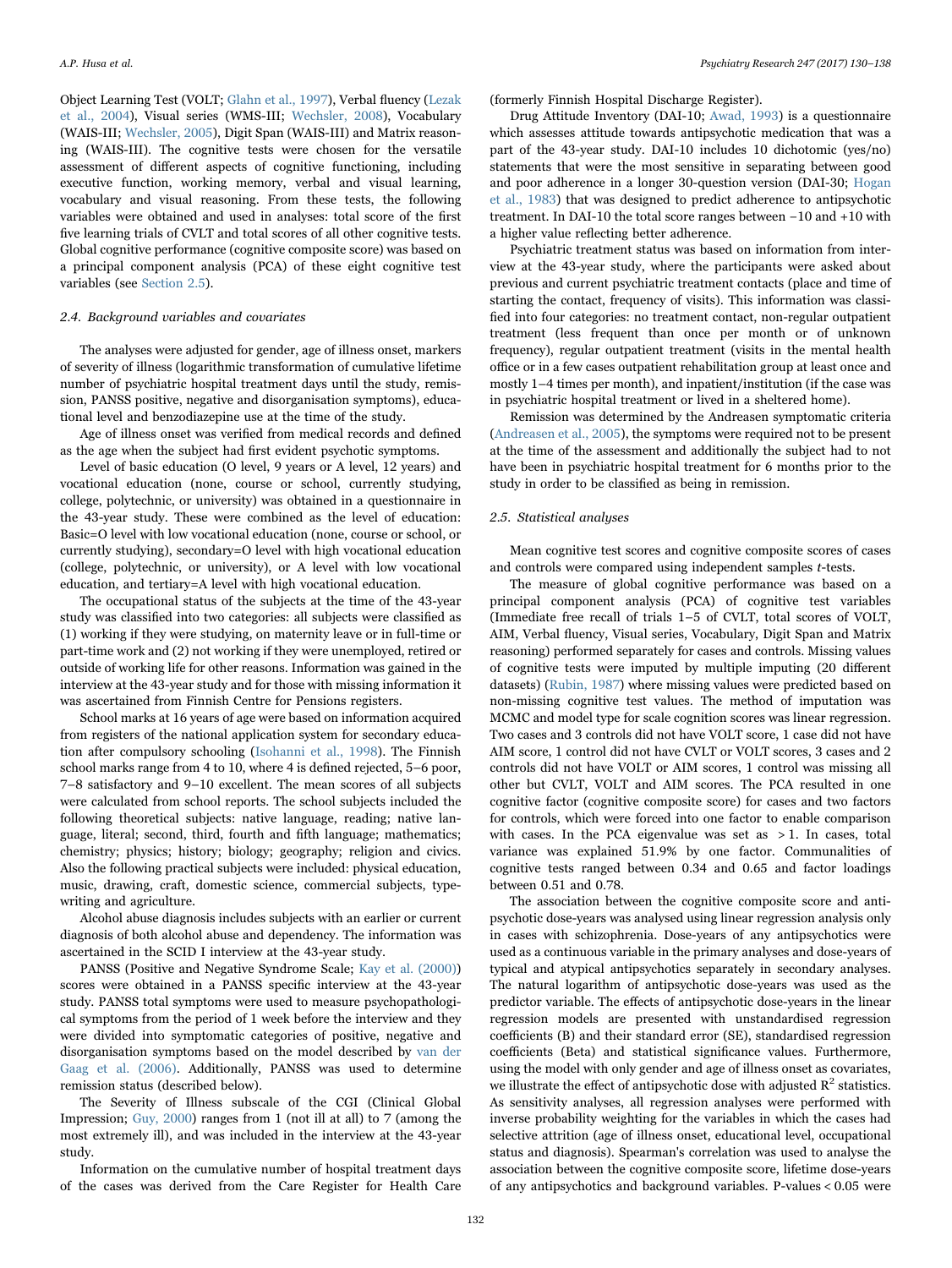#### <span id="page-3-0"></span>Table 1

Characteristics of the sample.

|                                                  | Schizophrenia | Controls    |  |  |
|--------------------------------------------------|---------------|-------------|--|--|
| Sociodemographic factors                         |               |             |  |  |
| Sex, n (%)                                       |               |             |  |  |
| Males                                            | 33 (55%)      | 94 (49%)    |  |  |
|                                                  |               |             |  |  |
| Education, n (%) <sup>a</sup>                    |               |             |  |  |
| Low                                              | 33 (56%)      | 71 (37%)    |  |  |
| Middle                                           | 15 (25%)      | 46 (24%)    |  |  |
| High                                             | 11 (19%)      | 73 (38%)    |  |  |
| Occupational status, n (%)                       |               |             |  |  |
| Working                                          | 18 (30%)      | 182 (95%)   |  |  |
| School marks at 16 years, mean (SD) <sup>a</sup> | 7.5(0.9)      | 7.7(0.9)    |  |  |
|                                                  |               |             |  |  |
| <b>Clinical factors</b>                          |               |             |  |  |
| Alcohol abuse dg, $n$ $(\%)^a$                   |               |             |  |  |
| Yes                                              | 6(10%)        | 9(5%)       |  |  |
| Current use of alcohol (g/day), median           | $1.2(0-14.0)$ | $5.7(2.0 -$ |  |  |
| $( IQR)^a$                                       |               | 14.4)       |  |  |
| SOFAS, mean (SD) <sup>a</sup>                    | 50.7 (16.8)   | 84.6 (10.0) |  |  |
| DAI, mean (SD) <sup>a</sup>                      | 5.6(4.1)      |             |  |  |
| Onset age (years), mean (SD)                     | 26.6 (6.3)    |             |  |  |
| Number of hospital treatment days,               | 210 (84-687)  |             |  |  |
| median (IQR)                                     |               |             |  |  |
| Psychiatric treatment status, n (%)              |               |             |  |  |
| No treatment contact                             | 26 (43%)      |             |  |  |
| Non-regular outpatient treatment                 | 7 (12%)       |             |  |  |
| Regular outpatient treatment                     | 22 (37%)      |             |  |  |
| Inpatient/institution                            | 5 (8%)        |             |  |  |
| Diagnosis, n (%)                                 |               |             |  |  |
| Schizophrenia                                    | 50 (83%)      |             |  |  |
| Schizophreniform disorder                        | 2 (3%)        |             |  |  |
| Schizoaffective disorder                         | 6(10%)        |             |  |  |
| Delusional disorder                              | 2 (3%)        |             |  |  |
|                                                  |               |             |  |  |
| <b>Symptom severity</b>                          |               |             |  |  |
| CGI, mean (SD)                                   | 4.5(1.4)      |             |  |  |
| PANSS, mean (SD) <sup>a</sup>                    | 66.6 (23.5)   |             |  |  |
| Remission, $n$ $(\%)^a$                          |               |             |  |  |
| Yes                                              | 16 (28%)      |             |  |  |
|                                                  |               |             |  |  |

SOFAS=Social and Occupational Functioning Assessment Scale, CGI=Clinical Global Impression, DAI=Drug Attitude Inventory, PANSS=Positive and Negative Syndrome Scale, IQR=interquartile range. Psychiatric treatment status: non-regular outpatient treatment=contact less than once per month or of unknown frequency, regular outpatient treatment=1–4 times per month and inpatient/institution=being in psychiatric hospital treatment or sheltered home.

<sup>a</sup> There were missing data for 1 case and 1 control in education, 1 control and 2 cases in school marks at 16 years, 1 control in alcohol abuse dg, 1 case and 1 control in current use of alcohol, 2 controls in SOFAS, 7 cases in DAI, 2 cases in PANSS, 2 cases in remission.

considered statistically significant. The analyses were performed with IBM SPSS Statistics 21 [\(IBM Corp., 2012\)](#page-7-27).

## 3. Results

## 3.1. The characteristics of the sample

The characteristics of the sample are described in [Table 1](#page-3-0). The sample consisted of 60 cases (33 males, 55%) with lifetime schizophrenia and 191 non-psychotic controls (94 males, 49%).

### 3.2. The characteristics of medication use

At the time of the study antipsychotic medication was used by 51 (85%) cases and one (1%) control (Online supplement Table 1). Typical antipsychotics were used by 19 (32%) and atypical antipsychotics by 43 (72%) cases. The distribution of individual antipsychotic agents during

## <span id="page-3-1"></span>Table 2

Lifetime antipsychotic dose-years<sup>a</sup> and current antipsychotic dose<sup>b</sup> in schizophrenia  $(n=60)$ .

|                                                 | Lifetime antipsychotic<br>Current antipsychotic<br>dose-years Md (IQR)<br>dose Md (IQR) |                                  |
|-------------------------------------------------|-----------------------------------------------------------------------------------------|----------------------------------|
| Any antipsychotics<br>Typical<br>antipsychotics | 29.2 (12.7-69.6)<br>$9.6(0.8 - 32.7)$                                                   | 225 (106.3-500.0)<br>$0(0-57.5)$ |
| Atypical<br>antipsychotics                      | $16.1(2.6-37.9)$                                                                        | $200.0 (0 - 475.0)$              |

Md=median, IQR=interquartile range.

<sup>a</sup> [Kroken et al. \(2009\).](#page-7-28)

 $^{\rm b}$  Chlorpromazine equivalents.

lifetime use is described in more detail in Online supplement Table 2.

The cumulative lifetime antipsychotic doses and current antipsychotic doses of cases are reported in [Table 2](#page-3-1). Median lifetime antipsychotic dose-years as chlorpromazine equivalents were 29.2 dose-years for any antipsychotics, 9.6 for typical and 16.1 for atypical antipsychotics.

## 3.3. Cognitive functioning of cases and controls

The original cognitive test scores of cases and controls and results of the PCA are presented in [Table 3](#page-3-2). Cases performed significantly worse than controls on all cognitive tests and global cognition.

## 3.4. Correlations between antipsychotic dose-years, cognition and covariates

Higher cognitive composite score was significantly correlated with lower lifetime dose-years of any antipsychotics (p=0.004), higher age of illness onset (p=0.013), higher school marks at 16 years of age (p < 0.001) and lower disorganisation symptoms  $(p < 0.001)$  (Online supplement Table 3). Higher lifetime dose-years of any antipsychotics were significantly correlated with lower age of illness onset  $(p < 0.001)$ , higher number of lifetime hospital treatment days (p < 0.001) and higher positive (p=0.002), negative (p=0.009) and disorganisation symptoms (p < 0.001) (Online supplement Table 3). DAI total score did not correlate with cognition, lifetime antipsychotic dose-years of any antipsychotics, age of illness onset, lifetime hospital treatment

#### <span id="page-3-2"></span>Table 3

Original values of the cognitive tests and the cognitive composite score based on principal component analysis in schizophrenia (n=60) and controls (n=191).

|                                                | Schizophrenia mean<br>(SD) | Controls mean<br>(SD) | Sig <sup>a</sup> |  |  |
|------------------------------------------------|----------------------------|-----------------------|------------------|--|--|
| AIM, Total score                               | 41.5(8.0)                  | 48.3(5.0)             | ${}_{< 0.001}$   |  |  |
| CVLT, Immediate free<br>recall of trials $1-5$ | 43.7(15.4)                 | 55.2 (9.0)            | < 0.001          |  |  |
| VOLT, Total score                              | 60.1(9.8)                  | 67.7(5.4)             | < 0.001          |  |  |
| Verbal fluency, Total score                    | 47.5 (12.9)                | 58.4 (12.3)           | ${}_{< 0.001}$   |  |  |
| Visual series (WMS-III),<br>Total score        | 15.0(4.1)                  | 17.8 (2.8)            | ${}_{< 0.001}$   |  |  |
| Vocabulary (WAIS-III),<br>Total score          | 34.1 (14.7)                | 45.3 (11.4)           | < 0.001          |  |  |
| Digit span (WAIS-III),<br>Total score          | 14.1(3.9)                  | 16.4(3.9)             | < 0.001          |  |  |
| Matrix reasoning (WAIS-<br>III), Total score   | 14.4(5.8)                  | 19.5 (3.6)            | < 0.001          |  |  |
| Cognitive composite score <sup>b</sup>         | $-0.98(1.2)$               | 0.29(0.7)             | < 0.001          |  |  |

AIM=Abstraction Inhibition and Working Memory task, CVLT=California Verbal Learning Test, VOLT=Visual Object Learning Test, WAIS-III=Wechsler Adult Intelligence Scale – Third Edition, WMS-III - Wechsler Memory Scale – Third Edition. <sup>a</sup> Difference between cases and controls.

<sup>b</sup> Principal Component Analysis. Rotation method: Promax with Kaiser Normalisation.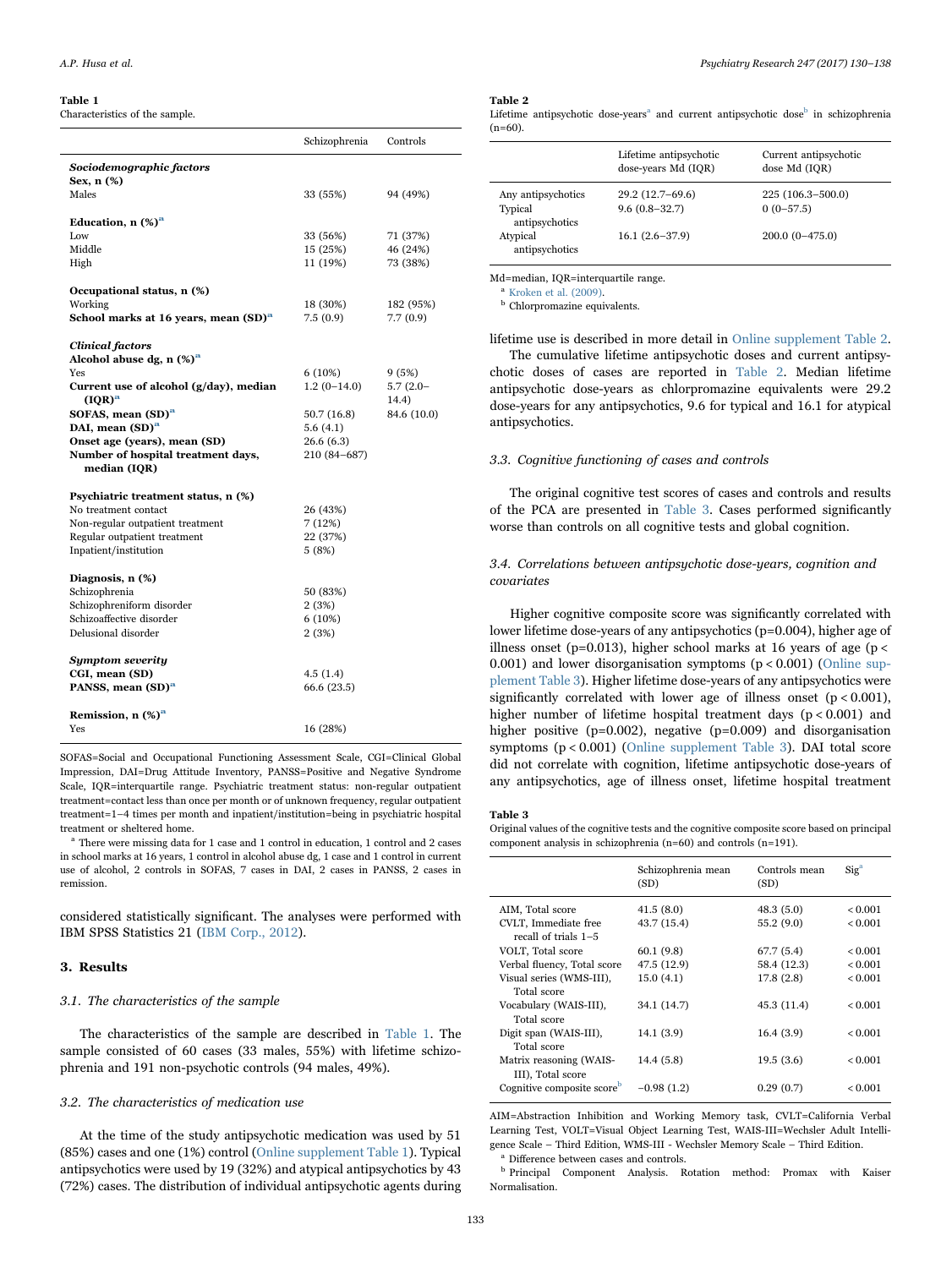#### <span id="page-4-0"></span>Table 4

The association between lifetime antipsychotic dose-years and cognitive composite score at 43 years of age in schizophrenia in linear regression analysis.

| Covariates in the model                                                                         | Any antipsychotics |         |               | Typical antipsychotics |         |       | Atypical antipsychotics |         |               |
|-------------------------------------------------------------------------------------------------|--------------------|---------|---------------|------------------------|---------|-------|-------------------------|---------|---------------|
|                                                                                                 | B(SE)              | Beta    | Sig           | B(SE)                  | Beta    | Sig   | B(SE)                   | Beta    | Sig           |
| Unadjusted                                                                                      | $-0.33$            | $-0.44$ | 0.001         | $-0.27$                | $-0.43$ | 0.001 | $-0.20$                 | $-0.31$ | 0.015         |
|                                                                                                 | (0.09)             |         |               | (0.08)                 |         |       | (0.08)                  |         |               |
| Gender, onset age <sup>a</sup>                                                                  | $-0.27$            |         | $-0.36$ 0.005 | $-0.23$                | $-0.37$ | 0.036 | $-0.17$                 |         | $-0.26$ 0.028 |
|                                                                                                 | (0.10)             |         |               | (0.11)                 |         |       | (0.08)                  |         |               |
| Gender, onset age, remission                                                                    | $-0.25$            |         | $-0.33$ 0.026 | $-0.19(0.12)$          | $-0.31$ | 0.102 | $-0.15(0.09)$           | $-0.23$ | 0.085         |
|                                                                                                 | (0.11)             |         |               |                        |         |       |                         |         |               |
| Gender, onset age, hospital treatment days <sup>b</sup>                                         | $-0.33$            |         | $-0.43$ 0.004 | $-0.23(0.12)$          | $-0.36$ | 0.050 | $-0.19$                 | $-0.29$ | 0.036         |
|                                                                                                 | (0.11)             |         |               |                        |         |       | (0.09)                  |         |               |
| Gender, onset age, educational level                                                            | $-0.28$            | $-0.37$ | 0.004         | $-0.24$                | $-0.37$ | 0.035 | $-0.18$                 | $-0.27$ | 0.025         |
|                                                                                                 | (0.10)             |         |               | (0.11)                 |         |       | (0.08)                  |         |               |
| Gender, onset age, school marks at 16 years <sup>c</sup>                                        | $-0.15(0.09)$      | $-0.20$ | 0.099         | $-0.09(0.11)$          | $-0.14$ | 0.407 | $-0.12(0.07)$           | $-0.19$ | 0.081         |
| Gender, onset age, current use of benzodiazepines                                               | $-0.24$            | $-0.32$ | 0.014         | $-0.22$                | $-0.34$ | 0.049 | $-0.14(0.08)$           | $-0.22$ | 0.086         |
|                                                                                                 | (0.10)             |         |               | (0.11)                 |         |       |                         |         |               |
| Gender, onset age, remission, hospital treatment days, educational                              | $-0.31$            |         | $-0.41$ 0.016 | $-0.31(0.19)$          | $-0.31$ | 0.111 | $-0.27(0.15)$           | $-0.27$ | 0.072         |
| level                                                                                           | (0.13)             |         |               |                        |         |       |                         |         |               |
| Gender, onset age, remission, hospital treatment days, school marks<br>at 16 years <sup>b</sup> | $-0.14(0.12)$      | $-0.18$ | 0.262         | $-0.08(0.18)$          | $-0.08$ | 0.660 | $-0.18(0.13)$           | $-0.18$ | 0.172         |

B=unstandardised regression coefficient, SE=standard Error, Beta=standardised regression coefficient, Sig=statistical significance. Statistically significant results in **bold**.

<sup>a</sup> The adjusted  $R^2$  of the model without antipsychotic dose-years was 0.135. When antipsychotic dose-years were included in the model, the corresponding  $R^2$ s were 0.250 for any, 0.188 for typical and 0.203 for atypical antipsychotics.

**b** Lifetime cumulative number of hospital treatment days (logarithmic transformation).

<sup>c</sup> Mean of school marks at 16 years of age.

days, PANSS symptoms or school marks at 16 years of age (Online supplement Table 3).

## 3.5. The association between lifetime cumulative antipsychotic doseyears and global cognitive functioning

Higher lifetime cumulative dose-years of any antipsychotics were significantly associated with poorer cognitive composite score (p < 0.001), when adjusted for gender and age of illness onset (p=0.005) ([Table 4\)](#page-4-0). This association remained significant, when adjusted (in addition to gender and age of illness onset) for remission (p=0.026), lifetime cumulative number of hospital treatment days (p=0.004), educational level (p=0.004), and current use of benzodiazepines  $(p=0.014)$  [\(Table 4\)](#page-4-0). The association remained significant also, when gender, age of illness onset, remission, hospital treatment days and educational level were all included in the same regression model (p=0.016) ([Table 4](#page-4-0)). However, the association between higher doseyears of any antipsychotics and poorer cognition did not remain significant, when school marks at 16 years of age were taken into account ([Table 4](#page-4-0)). [Fig. 1](#page-4-1) demonstrates the unadjusted association between cumulative lifetime dose-years of any antipsychotics and cognitive composite score. Significant associations between higher antipsychotic dose-years and poorer cognition were found for both typical and atypical antipsychotics, when adjusted for gender and age of illness onset, educational level and for atypical antipsychotics also, when adjusted for lifetime hospital treatment days, and for typical antipsychotics, when adjusted for the current use of benzodiazepines ([Table 4](#page-4-0)). For the full results, please see [Table 4.](#page-4-0)

Regarding adjustment for symptoms, the association between higher dose-years of any antipsychotics and poorer cognition was non-significant, when adjusted for disorganisation symptoms ( $p=0.437$ ). When adjusted for positive symptoms ( $p=0.020$ ), negative symptoms (p=0.047) and gender, onset age, hospital treatment days, educational level and positive and negative symptoms in the same model (p=0.035) the association remained significant [\(Table 5\)](#page-5-0).

Significant associations between antipsychotic dose-years and cognition remained in sensitivity analyses completed in the original data without imputation as well as in sensitivity analyses with inverse probability weighting to rule out the possible bias caused by the selective attrition of cases. In the original data without imputation

<span id="page-4-1"></span>

Fig. 1. The association between lifetime dose-years of any antipsychotics and cognitive composite score at age 43 years in schizophrenia. Higher lifetime antipsychotic doseyears associated with poorer cognitive composite score. (Beta coefficient and statistical significance are from linear regression analysis with natural logarithm of dose-years of any antipsychotics as the predictor variable).

the only exception was that the association between atypical antipsychotic dose-years and cognition did not remain significant, when adjusted for gender, age of illness onset and hospital treatment days. With inverse probability weighting there were additional significant results for higher typical antipsychotic dose-years and poorer cognition in models adjusted for gender, age of illness onset and remission (p=0.046) or hospital treatment days (p=0.031) or negative symptoms (p=0.034) and in the model adjusted for gender, age of illness onset, hospital treatment days, educational level and positive and negative symptoms (p=0.047). When cases with current benzodiazepine use (n=11), an intellectual disability diagnosis (n=6) or alcohol abuse diagnosis (n=6) were excluded from the analyses, the significant associations between any antipsychotics and cognition remained. Data of the sensitivity analyses are not shown but are available on request.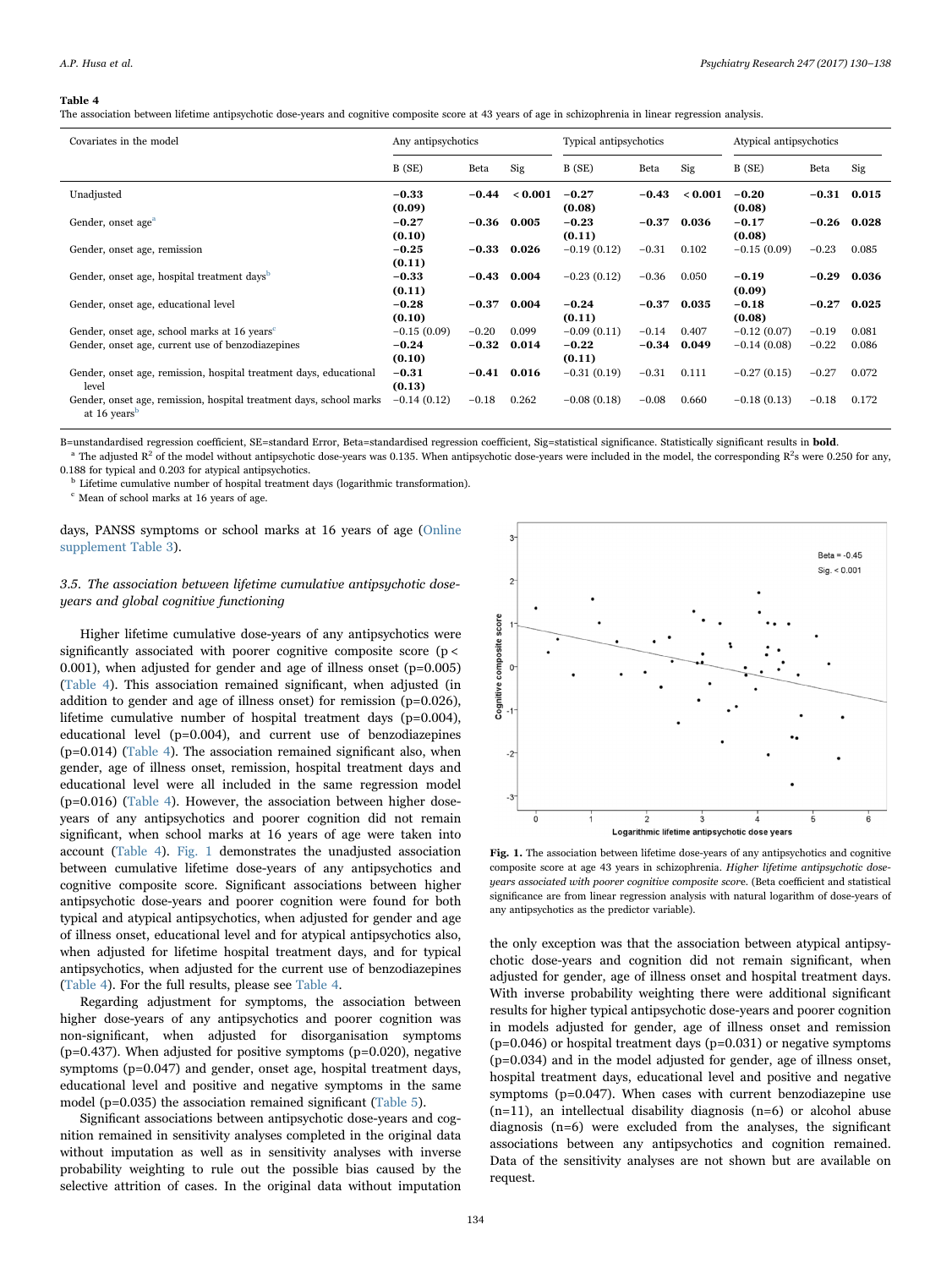#### <span id="page-5-0"></span>Table 5

The association between lifetime antipsychotic dose-years and cognitive composite score at 43 years of age in schizophrenia in linear regression analysis, models adjusted with PANSS.<sup>a</sup>

| Covariates in the model                                                                                                                               | Any antipsychotics                 |                    |                | <b>Typical antipsychotics</b>  |                    |                | Atypical antipsychotics        |                    |                |
|-------------------------------------------------------------------------------------------------------------------------------------------------------|------------------------------------|--------------------|----------------|--------------------------------|--------------------|----------------|--------------------------------|--------------------|----------------|
|                                                                                                                                                       | B(SE)                              | Beta               | Sig            | B(SE)                          | Beta               | Sig            | B(SE)                          | Beta               | Sig            |
| Gender, onset age, positive symptoms                                                                                                                  | $-0.25$<br>(0.11)                  | $-0.32$            | 0.020          | $-0.20(0.12)$                  | $-0.31$            | 0.098          | $-0.15(0.09)$                  | $-0.23$            | 0.087          |
| Gender, onset age, negative symptoms                                                                                                                  | $-0.20$<br>(0.10)                  | $-0.27$            | 0.047          | $-0.19(0.11)$                  | $-0.30$            | 0.084          | $-0.11(0.09)$                  | $-0.16$            | 0.213          |
| Gender, onset age, disorganisation symptoms<br>Gender, onset age, hospital treatment days, educational level, positive<br>symptoms, negative symptoms | $-0.08(0.10)$<br>$-0.26$<br>(0.12) | $-0.10$<br>$-0.34$ | 0.437<br>0.035 | $-0.08(0.10)$<br>$-0.32(0.19)$ | $-0.13$<br>$-0.32$ | 0.445<br>0.083 | $-0.02(0.08)$<br>$-0.19(0.15)$ | $-0.03$<br>$-0.19$ | 0.829<br>0.227 |

B=unstandardised regression coefficient, SE=Standard Error, Beta=standardised regression coefficient, Sig=statistical significance. Statistically significant results in bold.

<sup>a</sup> The PANSS (Positive and Negative Syndrome Scale; [Kay et al., 2000\)](#page-7-22) was based on a PANSS specific interview and divided into positive, negative and disorganisation symptoms based on the factor structure described by [van der Gaag et al. \(2006\).](#page-7-23)

## 4. Discussion

In this study higher lifetime cumulative dose-years of any antipsychotics were significantly associated with poorer global cognition at the age of 43 years in schizophrenia, when the most important confounding factors related to duration and severity of illness were controlled for. However, the association did not remain when disorganisation symptoms and school marks at the age of 16 were taken into account. The cognitive effects of typical and atypical antipsychotics were similar.

## 4.1. Comparison with previous studies

Nearly all evidence of the cognitive effects of antipsychotics rests on relatively short-term clinical trials which have found mild to moderate cognitive improvements associated with both atypical ([Désaméricq](#page-7-4) [et al., 2014; Woodward et al., 2005\)](#page-7-4) and typical ([Mishara and](#page-7-5) [Goldberg, 2004](#page-7-5)) antipsychotics in schizophrenia. However, a practice effect has been suggested to confound these findings of improvement and antipsychotics may only have minimal effects on cognition in the short-term ([Goldberg et al., 2010; Szöke et al., 2008\)](#page-7-29).

The association between antipsychotic dose and cognition has not been adequately analysed in the previous studies. Most studies included in meta-analyses do not report antipsychotic doses [\(Irani](#page-7-30) [et al., 2011; Mesholam-Gately et al., 2009; Mishara and Goldberg,](#page-7-30) [2004\)](#page-7-30). One meta-analysis of older people with schizophrenia [\(Irani](#page-7-30) [et al., 2011](#page-7-30)) and another meta-analysis of typical antipsychotics and cognition [\(Mishara and Goldberg, 2004](#page-7-5)) did not find a significant association between antipsychotic dose and cognition. However, one meta-analysis found an association between higher antipsychotic dose and poorer processing speed ([Knowles et al., 2010](#page-7-31)).

Our group found an association between higher cumulative antipsychotic exposure and brain volume loss ([Veijola et al., 2014\)](#page-7-32) and decline in verbal learning and memory ([Husa et al., 2014\)](#page-7-3) in the NFBC 1966 population (partially overlapping sample with the sample of this article) between ages 34 and 43 years. Now we extend our earlier findings by showing a significant association between higher cumulative antipsychotic dose and poorer global cognition at age 43 years in a larger sample.

The discrepancy between some data from previous meta-analyses and our present and earlier findings may be explained by differences in the length of follow-up (up to 2–3 years vs. 16.5 years in our study), setting (controlled vs. naturalistic), population (clinical vs. populationbased), antipsychotic dose variable (cross-sectional vs. longitudinal, cumulative dose) as well as lack of reported medication dosage data that limits the power to find associations.

### 4.2. Interpretation of the results

Based on beta coefficients (-0.26 to −0.44) the effect sizes of the

significant associations between higher lifetime antipsychotic dose and poorer cognition in this study are moderate.

The association between antipsychotic dose-years and cognition remained significant when adjusting for positive and negative symptoms. However, it did not remain significant when adjusting for disorganisation symptoms or school marks at 16 years of age. Disorganisation symptoms, such as stereotyped thinking, poor attention, disorientation, conceptual disorganisation and difficulty in abstraction [\(van der Gaag et al., 2006](#page-7-23)), in fact are clinical manifestations of cognitive deficits and inversely correlate with cognition ([Minor and](#page-7-33) [Lysaker, 2014](#page-7-33)). Premorbid school performance is associated with cognitive functioning at first-episode ([Fuller et al., 2002](#page-7-34)) and poorer premorbid school performance predicts cognitive decline in midlife schizophrenia ([Rannikko et al., 2015](#page-7-35)). In our data both disorganisation symptoms and school marks had significant and strong correlations with cognition. Thus, it may that the reduction of significant association in this case therefore reflects more overadjustment ([Schisterman](#page-7-36) [et al., 2009](#page-7-36)) rather than a genuine lack of association between higher lifetime antipsychotic dose and poorer cognition. Disorganisation symptoms had significant correlation with higher lifetime antipsychotics dose, whereas school marks at the age of 16 years did not. It is also possible that a part of the variance in the association between antipsychotic dose-years and cognition is explained by disorganisation symptoms and to some extent by premorbid school performance.

This study did not find differences in the cognitive effects of typical and atypical antipsychotics. The finding of similar effect may reflect no great differences between these groups or that due to small sample sizes there is not enough statistical power to detect possible differences. It is important to notice, that because most cases (85%) had used at least 3 different antipsychotic agents during their lives, it is impossible to separate between the effects of individual antipsychotic drugs on cognition in this sample.

## 4.3. Theoretical discussion

Evidence of the benefits of antipsychotic treatment is persuasive only during the first years of illness ([Leucht et al., 2012\)](#page-7-9). There is cumulating evidence that long-term and higher dose antipsychotic treatment may have potentially harmful effects on brain structure ([Andreasen et al., 2013; Fusar-Poli et al., 2013; Veijola et al., 2014\)](#page-6-2) and functioning ([Abbott et al., 2013\)](#page-6-3) as well as cognition ([Husa et al.,](#page-7-3) [2014; Knowles et al., 2010](#page-7-3)). Cognitive deficits in schizophrenia are associated with hypoactive prefrontal cortex and D2 receptor antagonist antipsychotics may additionally decrease the hypodopaminergic state of mesocortical pathways projecting to prefrontal cortex and worsen negative symptoms and cognitive impairments [\(Liemburg](#page-7-37) [et al., 2012](#page-7-37)). Moreover, high-dose antipsychotic exposure resulting in D2 occupancy above 80% has been associated with neurocognitive impairment [\(Sakurai et al., 2013\)](#page-7-38). In animal models, the adverse effects of antipsychotics on cognitive functioning have not occurred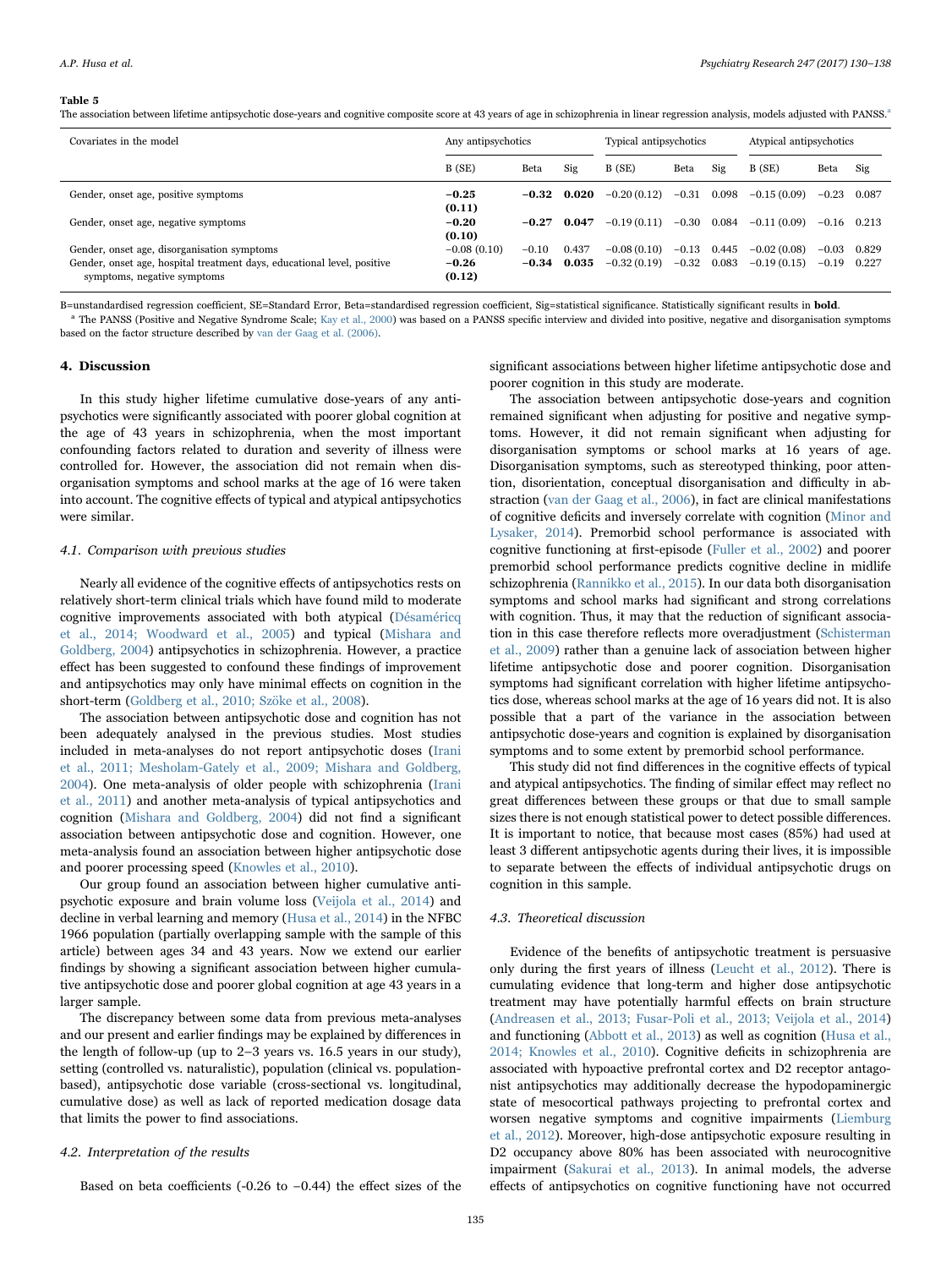immediately but only after three to six months and these effects may be mediated by alterations in cholinergic function in the brain ([Terry and](#page-7-39) [Mahadik, 2007\)](#page-7-39). In addition, sedative antipsychotic effects conveyed by histamine-1, muscarine and alfa-1-adrenergic receptors and 5-HT-2A antagonistic effects that inhibit glutaminergic function and may disturb mesolimbic and mesocortical functions have been hypothesised to explain negative cognitive effects of antipsychotics ([Stahl, 2008\)](#page-7-40). Dose reduction or discontinuation of antipsychotic treatment is associated with better functional remission rates after 7 years ([Wunderink et al., 2013](#page-7-41)) and not using antipsychotics with fewer psychotic symptoms and less hospital treatment in 20 years of naturalistic follow-up in schizophrenia ([Harrow et al., 2014](#page-7-42)). In the NFBC 1966 sample, being antipsychotic-free was associated with better outcome at age 34 years [\(Moilanen et al., 2013\)](#page-7-43). Our results add to the above mentioned studies, supporting the potentially harmful effects of, in particular, high doses of antipsychotics in the long-term.

## 4.4. Strengths and limitations

A fundamental strength is the naturalistic, population-based study sample with extensive, prospectively collected information. Owing to the observational setting it was possible to investigate long-term and adverse effects of medication which cannot be detected in short-term clinical trials [\(Wang et al., 2011\)](#page-7-10). The longitudinal data on lifetime cumulative antipsychotic exposure is unique. Because we had access also to medical records we were able to take into account known periods when patients were not taking medications when estimating lifetime antipsychotic doses, not only prescribed or purchased medication as most register or interview studies. Additionally, we measured DAI-10 which has been shown to predict antipsychotic adherence in some studies [\(Brain et al., 2013; Yang et al., 2012](#page-7-44)). Based on the DAI total score ([Table 1\)](#page-3-0) the participants had good adherence to antipsychotic treatment. Also finding no correlation between the DAI score at 43 years of age and lifetime antipsychotic dose or cognition (Online supplement Table 3) may further support adherence not being a significant confounder of the association between higher antipsychotic dose and poorer cognition. It should be noted, though, that we did not have any measure of adherence during the whole illness course.

A limitation is the relatively small sample size which decreases statistical power and likelihood to detect even moderate signals, especially in smaller subsamples (for example analysing the effects of typical and atypical antipsychotics). A non-standard neuropsychological test battery is also a potential limitation, though valid tests which measure the most essential cognitive dimensions similarly to standardised batteries (MATRICS, CANTAB, WAIS-III) were used. Because we did not study cognitive change, we cannot find out if the association between higher antipsychotic dose and poorer cognition is temporal or causal.

The selective attrition rising from the participating cases having markers of more severe illness and poorer functioning (lower age of illness onset and educational level, more often a narrow schizophrenia diagnosis and disability pension) compared with non-participants may introduce a bias in interpreting the results. However, in our population based sample the participating cases also had characteristics related to less severe illness and better functioning, e.g. 92% were outpatients, 43% even without psychiatric treatment contact and 28% were in remission. This indicates that there were both poorly and wellfunctioning cases in our sample. Moreover, based on the weighted sensitivity analyses, the selective attrition did not significantly affect the results of this study.

Even though the naturalistic design has its limitations e.g. in finding causal associations, RCTs are not possible or realistic in long follow-ups and naturalistic studies are the only option to get new information. Additionally, our epidemiologically sound, population based sample of mostly outpatients and some people without psychiatric treatment contact may reflect less severe illness than in many

clinical settings and make the results less generalisable to some severe clinical populations but more generalisable to all individuals with schizophrenia.

To decrease the risk of residual confounding in our naturalistic setting with a long follow-up, the most important confounders related to duration and severity of illness were taken into account. However, individuals with more severe illness and poorer course of cognition may receive higher doses of antipsychotic medication, making higher doses a marker of a more serious illness course rather than cause of cognitive decline. Nonetheless it cannot be ruled out, especially with the cumulating evidence from other studies of potentially harmful effects of years of antipsychotic use on cognition, brain structures and functioning, that the findings reflect a true causal association.

## 4.5. Conclusions

To our knowledge, this is the first report of an association between cumulative lifetime antipsychotic dose and global cognition in midlife schizophrenia. Based on these data higher cumulative lifetime doseyears of antipsychotics may be associated with poorer cognitive performance at the age of 43 years. It is possible that large doses of antipsychotics influence the natural course of schizophrenia in midlife, for example by preventing or attenuating cognitive recovery.

## Conflict of interest

J.H. Barnett is an employee of and shareholder in Cambridge Cognition, a cognitive assessment company. P.B. Jones has been a member of Roche and Otsuka Scientific Advisory Boards 2012–2014. All other authors declare that they have no conflicts of interest.

## Role of the funding source

Funding for this study was provided by the Academy of Finland Grants 132 071, 278 286 and 268 336, the Sigrid Jusélius Foundation, the Brain & Behavior Research Foundation, the Jalmari and Rauha Ahokas Foundation, the Emil Aaltonen Foundation, the Finnish Cultural Foundation Lapland Regional Fund, the Northern Finland Health Care Support Foundation and the UK Medical Research Council Grant G0701911. J.H.B. was an employee of Cambridge Cognition. The funding bodies had no further role in study design; in the collection, management, analysis and interpretation of data; in the preparation, review or approval of the manuscript; or in the decision to submit the paper for publication.

## Acknowledgements

We would like to acknowledge all the participants of this study and researchers collecting the data.

## Appendix A. Supplementary material

Supplementary material associated with this article can be found in the online version at

<http://dx.doi.org/10.1016/j.psychres.2016.10.085>.

#### References

- <span id="page-6-3"></span>[Abbott, C.C., Jaramillo, A., Wilcox, C.E., Hamilton, D.A., 2013. Antipychotic drug e](http://refhub.elsevier.com/S0165-16)30589-sbref1)ffects [in schizophrenia: a review of longitudinal fMRI investigations and neural](http://refhub.elsevier.com/S0165-16)30589-sbref1) [interpretations. Curr. Med. Chem. 20, 428](http://refhub.elsevier.com/S0165-16)30589-sbref1)–437.
- <span id="page-6-1"></span>[Andreasen, N.C., Carpenter, W.T., Kane, J.M., Lasser, R.A., Marder, S.R., Weinberger,](http://refhub.elsevier.com/S0165-16)30589-sbref2) [D.R., 2005. Remission in schizophrenia: proposed criteria and rationale for](http://refhub.elsevier.com/S0165-16)30589-sbref2) [consensus. Am. J. Psychiatry 162, 441](http://refhub.elsevier.com/S0165-16)30589-sbref2)–449.
- <span id="page-6-2"></span>[Andreasen, N.C., Liu, D., Ziebell, S., Vora, A., Ho, B.C., 2013. Relapse duration,](http://refhub.elsevier.com/S0165-16)30589-sbref3) [treatment intensity, and brain tissue loss in schizophrenia: a prospective longitudinal](http://refhub.elsevier.com/S0165-16)30589-sbref3) [MRI study. Am. J. Psychiatry 170, 609](http://refhub.elsevier.com/S0165-16)30589-sbref3)–615.
- <span id="page-6-0"></span>[Awad, A.G., 1993. Subjective response to neuroleptics in schizophrenia. Schizophr. Bull.](http://refhub.elsevier.com/S0165-16)30589-sbref4)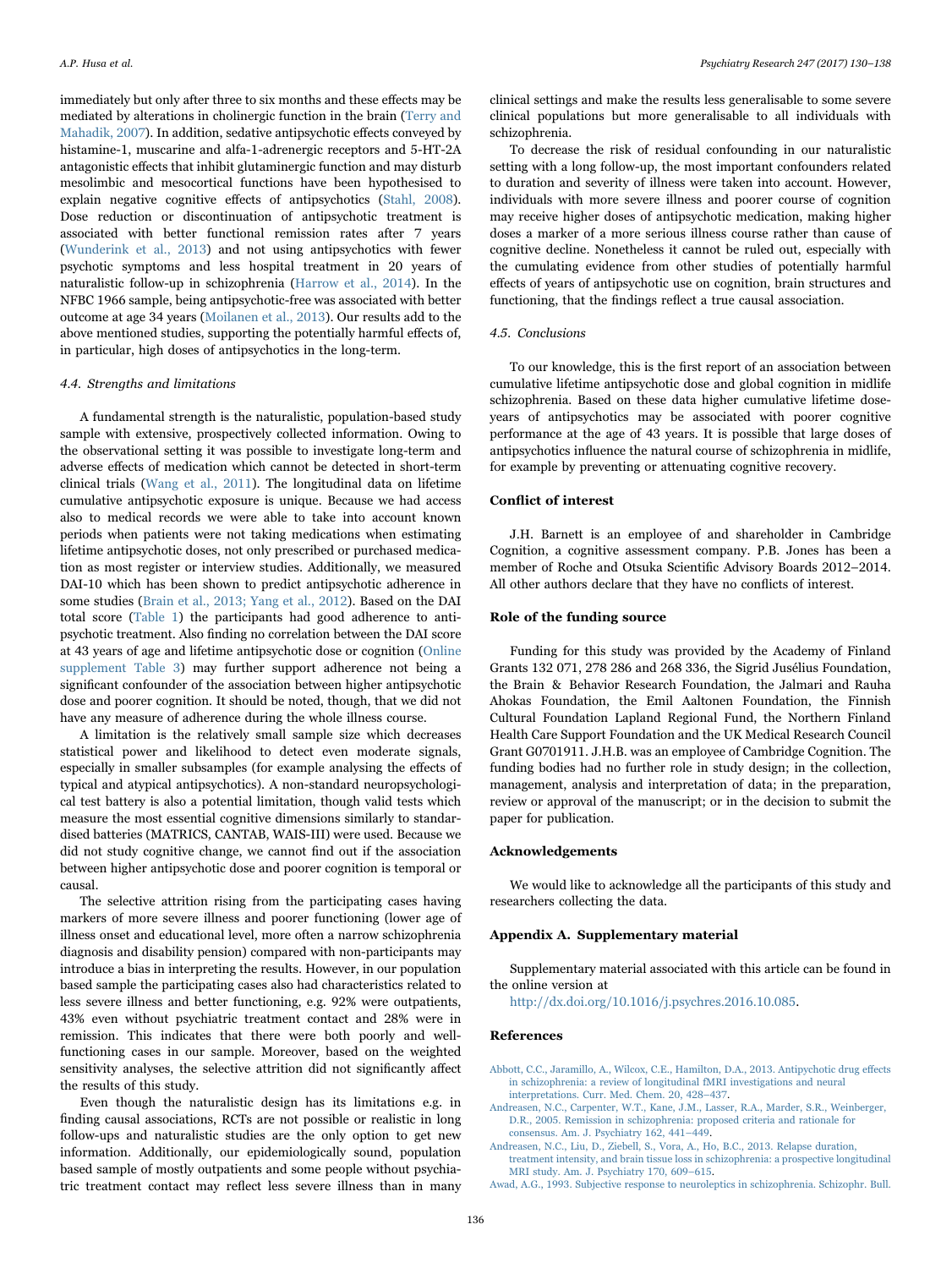[19, 609](http://refhub.elsevier.com/S0165-16)30589-sbref4)–618.

- <span id="page-7-1"></span>[Bora, E., Murray, R.M., 2014. Meta-analysis of cognitive de](http://refhub.elsevier.com/S0165-16)30589-sbref5)ficits in ultra-high risk to psychosis and fi[rst-episode psychosis: Do the cognitive de](http://refhub.elsevier.com/S0165-16)30589-sbref5)ficits progress over, or [after, the onset of psychosis? Schizophr. Bull. 40, 744](http://refhub.elsevier.com/S0165-16)30589-sbref5)–755.
- <span id="page-7-44"></span>[Brain, C., Allerby, K., Sameby, B., Quinlan, P., Joas, E., Karilampi, U., Lindström, E.,](http://refhub.elsevier.com/S0165-16)30589-sbref6) [Eberhard, J., Burns, T., Waern, M., 2013. Drug attitude and other predictors of](http://refhub.elsevier.com/S0165-16)30589-sbref6) [medication adherence in schizophrenia: 12 months of electronic monitoring](http://refhub.elsevier.com/S0165-16)30589-sbref6) (MEMS®[\) in the Swedish COAST-study. Eur. Neuropsychopharmacol. 23,](http://refhub.elsevier.com/S0165-16)30589-sbref6) 1754–[1762](http://refhub.elsevier.com/S0165-16)30589-sbref6).

<span id="page-7-16"></span>[Delis, D.C., Kramer, J.H., Kaplan, E., Ober, B.A., 1987. California Verbal Learning Test.](http://refhub.elsevier.com/S0165-16)30589-sbref7) [Psychological Corporation, New York](http://refhub.elsevier.com/S0165-16)30589-sbref7).

- <span id="page-7-4"></span>Désaméricq, G., Schurhoff[, F., Meary, A., Szöke, A., Macquin-Mavier, I., Bachoud-Lévi,](http://refhub.elsevier.com/S0165-16)30589-sbref8) [A.C., Maison, P., 2014. Long-term neurocognitive e](http://refhub.elsevier.com/S0165-16)30589-sbref8)ffects of antipsychotics in [schizophrenia: a network meta-analysis. Eur. J. Clin. Pharmacol. 70, 127](http://refhub.elsevier.com/S0165-16)30589-sbref8)–134.
- <span id="page-7-6"></span>[Élie, D., Poirier, M., Chianetta, J.M., Durand, M., Grégoire, C.A., Grignon, S., 2010.](http://refhub.elsevier.com/S0165-16)30589-sbref9) Cognitive eff[ects of antipsychotic dosage and polypharmacy: a study with the BACS](http://refhub.elsevier.com/S0165-16)30589-sbref9) [in patients with schizophrenia and schizoa](http://refhub.elsevier.com/S0165-16)30589-sbref9)ffective disorder. J. Psychopharmacol. 24, 1037–[1044](http://refhub.elsevier.com/S0165-16)30589-sbref9).
- <span id="page-7-14"></span>First, M., Spitzer, R., Gibbon, M., Williams, J., 2002. Structured Clinical Interview for DSM-IV-TR Axis I Disorders, Research Version, Patient Edition With Psychotic Screen (SCID-I/P W/SPYSCREEN). Biometrics Research, New York State Psychiatric Institute, New York.
- <span id="page-7-34"></span>[Fuller, R., Nopoulos, P., Arndt, S., O'Leary, D., Ho, B.-C., Andreasen, N.C., 2002.](http://refhub.elsevier.com/S0165-16)30589-sbref10) [Longitudinal assessment of premorbid cognitive functioning in patients with](http://refhub.elsevier.com/S0165-16)30589-sbref10) [schizophrenia through examination of standardized scholastic test performance. Am.](http://refhub.elsevier.com/S0165-16)30589-sbref10) [J. Psychiatry 159, 1183](http://refhub.elsevier.com/S0165-16)30589-sbref10)–1189.
- [Fusar-Poli, P., Smieskova, R., Kempton, M.J., Ho, B.C., Andreasen, N.C., Borgwardt, S.,](http://refhub.elsevier.com/S0165-16)30589-sbref11) [2013. Progressive brain changes in schizophrenia related to antipsychotic treatment?](http://refhub.elsevier.com/S0165-16)30589-sbref11) [A meta-analysis of longitudinal MRI studies. Neurosci. Biobehav. Rev. 37,](http://refhub.elsevier.com/S0165-16)30589-sbref11) 1680–[1691](http://refhub.elsevier.com/S0165-16)30589-sbref11).
- <span id="page-7-23"></span>van der Gaag, M., Hoff[man, T., Remijsen, M., Hijman, R., de Haan, L., van Meijel, B., van](http://refhub.elsevier.com/S0165-16)30589-sbref12) [Harten, P.N., Valmaggia, L., de Hert, M., Cuijpers, A., Wiersma, D., 2006. The](http://refhub.elsevier.com/S0165-16)30589-sbref12) five[factor model of the positive and negative syndrome scale II: a ten-fold cross](http://refhub.elsevier.com/S0165-16)30589-sbref12)[validation of a revised model. Schizophr. Res. 85, 280](http://refhub.elsevier.com/S0165-16)30589-sbref12)–287.
- <span id="page-7-17"></span>[Glahn, D.C., Gur, R.C., Ragland, J.D., Censits, D.M., Gur, R.E., 1997. Reliability,](http://refhub.elsevier.com/S0165-16)30589-sbref13) [performance characteristics, construct validity, and an initial clinical application of a](http://refhub.elsevier.com/S0165-16)30589-sbref13) [visual object learning test \(VOLT\). Neuropsychology 11, 602](http://refhub.elsevier.com/S0165-16)30589-sbref13)–612.
- <span id="page-7-15"></span>[Glahn, D.C., Cannon, T.D., Gur, R.E., Ragland, J.D., Gur, R.C., 2000. Working memory](http://refhub.elsevier.com/S0165-16)30589-sbref14) [constrains abstraction in schizophrenia. Biol. Psychiatry 47, 34](http://refhub.elsevier.com/S0165-16)30589-sbref14)–42.
- <span id="page-7-29"></span>[Goldberg, T.E., Keefe, R.S.E., Goldman, R.S., Robinson, D.G., Harvey, P.D., 2010.](http://refhub.elsevier.com/S0165-16)30589-sbref15) [Circumstances under which practice does not make perfect: a review of the practice](http://refhub.elsevier.com/S0165-16)30589-sbref15) eff[ect literature in schizophrenia and its relevance to clinical treatment studies.](http://refhub.elsevier.com/S0165-16)30589-sbref15) [Neuropsychopharmacology 35, 1053](http://refhub.elsevier.com/S0165-16)30589-sbref15)–1062.
- <span id="page-7-24"></span>[Guy, W., 2000. Clinical Global Impressions \(CGI\) Scale. In: . American Psychiatric](http://refhub.elsevier.com/S0165-16)30589-sbref16) [Association. Handbook of Psychiatric Measures. American Psychiatric Association,](http://refhub.elsevier.com/S0165-16)30589-sbref16) [Washington.](http://refhub.elsevier.com/S0165-16)30589-sbref16)
- <span id="page-7-13"></span>[Haapea, M., Miettunen, J., Lindeman, S., Joukamaa, M., Koponen, H., 2010. Agreement](http://refhub.elsevier.com/S0165-16)30589-sbref17) [between self-reported and pharmacy data on medication use in the Northern Finland](http://refhub.elsevier.com/S0165-16)30589-sbref17) [1966 Birth Cohort. Int. J. Methods Psychiat. Res. 19, 88](http://refhub.elsevier.com/S0165-16)30589-sbref17)–96.
- <span id="page-7-42"></span>Harrow, [M., Jobe, T.H., Faull, R.N., 2014. Does treatment of schizophrenia with](http://refhub.elsevier.com/S0165-16)30589-sbref18) [antipsychotic medications eliminate or reduce psychosis? A 20-year multi-follow-up](http://refhub.elsevier.com/S0165-16)30589-sbref18) [study. Psychol. Med. 44, 3007](http://refhub.elsevier.com/S0165-16)30589-sbref18)–3016.
- <span id="page-7-0"></span>[Heinrichs, R.W., Zakzanis, K.K., 1998. Neurocognitive de](http://refhub.elsevier.com/S0165-16)30589-sbref19)ficit in schizophrenia: a [quantitative review of the evidence. Neuropsychology 12, 426](http://refhub.elsevier.com/S0165-16)30589-sbref19)–445.
- <span id="page-7-25"></span>[Hogan, T.P., Awad, A.G., Eastwood, R., 1983. A self-report scale predictive of drug](http://refhub.elsevier.com/S0165-16)30589-sbref20) [compliance in schizophrenics: reliability and discriminative validity. Psychol. Med.](http://refhub.elsevier.com/S0165-16)30589-sbref20) [13, 177](http://refhub.elsevier.com/S0165-16)30589-sbref20)–183.
- <span id="page-7-7"></span>[Hori, H., Noguchi, H., Hashimoto, R., Nakabayashi, T., Omori, M., Takahashi, S.,](http://refhub.elsevier.com/S0165-16)30589-sbref21) [Tsukue, R., Anami, K., Hirabayashi, N., Harada, S., Saitoh, O., Iwase, M., Kajimoto,](http://refhub.elsevier.com/S0165-16)30589-sbref21) [O., Takeda, M., Okabe, S., Kunugi, H., 2006. Antipsychotic medication and cognitive](http://refhub.elsevier.com/S0165-16)30589-sbref21) [function in schizophrenia. Schizophr. Res. 86, 138](http://refhub.elsevier.com/S0165-16)30589-sbref21)–146.
- <span id="page-7-3"></span>[Husa, A.P., Rannikko, I., Moilanen, J., Haapea, M., Murray, G.K., Barnett, J., Jones, P.B.,](http://refhub.elsevier.com/S0165-16)30589-sbref22) [Isohanni, M., Koponen, H., Miettunen, J., Jääskeläinen, E., 2014. Lifetime use of](http://refhub.elsevier.com/S0165-16)30589-sbref22) [antipsychotic medication and its relation to change of verbal learning and memory in](http://refhub.elsevier.com/S0165-16)30589-sbref22) midlife schizophrenia — [an observational 9-year follow-up study. Schizophr. Res.](http://refhub.elsevier.com/S0165-16)30589-sbref22) [158, 134](http://refhub.elsevier.com/S0165-16)30589-sbref22)–141.
- <span id="page-7-27"></span>[IBM Corp, 2012. IBM SPSS Statistics for Windows, Version 21.0. IBM Corp., Armonk,](http://refhub.elsevier.com/S0165-16)30589-sbref23) [NY](http://refhub.elsevier.com/S0165-16)30589-sbref23).
- <span id="page-7-30"></span>[Irani, F., Kalkstein, S., Moberg, E.A., Moberg, P.J., 2011. Neuropsychological](http://refhub.elsevier.com/S0165-16)30589-sbref24) [performance in older patients with schizophrenia: a meta-analysis of cross-sectional](http://refhub.elsevier.com/S0165-16)30589-sbref24) [and longitudinal studies. Schizophr. Bull. 37, 1318](http://refhub.elsevier.com/S0165-16)30589-sbref24)–1326.
- <span id="page-7-12"></span>[Isohanni, M., Mäkikyrö, T., Moring, J., Räsänen, P., Hakko, H., Partanen, U., Koiranen,](http://refhub.elsevier.com/S0165-16)30589-sbref25) [M., Jones, P., 1997. A comparison of clinical and research DSM-III-R diagnoses of](http://refhub.elsevier.com/S0165-16)30589-sbref25) [schizophrenia in a Finnish National Birth Cohort. Clinical and research diagnoses of](http://refhub.elsevier.com/S0165-16)30589-sbref25) [schizophrenia. Soc. Psychiatry. Psychiatr. Epidemiol. 32, 303](http://refhub.elsevier.com/S0165-16)30589-sbref25)–308.
- <span id="page-7-21"></span>[Isohanni, I., Järvelin, M.-R., Nieminen, P., Jones, P., Rantakallio, P., Jokelainen, J.,](http://refhub.elsevier.com/S0165-16)30589-sbref26) [Isohanni, M., 1998. School performance as a predictor of psychiatric hospitalization](http://refhub.elsevier.com/S0165-16)30589-sbref26) [in adult life. A 28-year follow-up in the Finnish 1966 Birth Cohort. Psychol. Med. 28,](http://refhub.elsevier.com/S0165-16)30589-sbref26) 967–[974](http://refhub.elsevier.com/S0165-16)30589-sbref26).
- <span id="page-7-8"></span>[Kawai, N., Yamakawa, Y., Baba, A., Nemoto, K., Tachikawa, H., Hori, T., Asada, T.,](http://refhub.elsevier.com/S0165-16)30589-sbref27) [Iidaka, T., 2006. High-dose of multiple antipsychotics and cognitive function in](http://refhub.elsevier.com/S0165-16)30589-sbref27) schizophrenia: the eff[ect of dose-reduction. Prog. Neuro-Psychopharmacol. 30,](http://refhub.elsevier.com/S0165-16)30589-sbref27) 1009–[1014](http://refhub.elsevier.com/S0165-16)30589-sbref27).
- <span id="page-7-22"></span>[Kay, S.R., Opler, L.A., Fiszbein, A., 2000. Positive and Negative Syndrome Scale](http://refhub.elsevier.com/S0165-16)30589-sbref28) [\(PANSS\). In: Rush, A.J. \(Ed.\), American Psychiatric Association. Handbook of](http://refhub.elsevier.com/S0165-16)30589-sbref28) [Psychiatric Measures, American Psychiatric Association, Washington, 734](http://refhub.elsevier.com/S0165-16)30589-sbref28)–736.
- [Keefe, R.S.E., Eesley, C.E., Poe, M.P., 2005. De](http://refhub.elsevier.com/S0165-16)30589-sbref29)fining a cognitive function decrement in [schizophrenia. Biol. Psychiatry 57, 688](http://refhub.elsevier.com/S0165-16)30589-sbref29)–691.
- <span id="page-7-31"></span>[Knowles, E.E., David, A.S., Reichenberg, A., 2010. Processing speed de](http://refhub.elsevier.com/S0165-16)30589-sbref30)ficits in [schizophrenia: reexamining the evidence. Am. J. Psychiatry 167, 828](http://refhub.elsevier.com/S0165-16)30589-sbref30)–835.
- <span id="page-7-28"></span>[Kroken, R.A., Johnsen, E., Ruud, T., Wentzel-Larsen, T., Jørgensen, H.A., 2009.](http://refhub.elsevier.com/S0165-16)30589-sbref31) [Treatment of schizophrenia with antipsychotics in Norwegian emergency wards, a](http://refhub.elsevier.com/S0165-16)30589-sbref31) [cross-sectional national study. BMC Psychiatry 9, 24.](http://refhub.elsevier.com/S0165-16)30589-sbref31)
- <span id="page-7-9"></span>[Leucht, S., Tardy, M., Komossa, K., Heres, S., Kissling, W., Davis, J.M., 2012.](http://refhub.elsevier.com/S0165-16)30589-sbref32) [Maintenance treatment with antipsychotic drugs for schizophrenia. Cochrane](http://refhub.elsevier.com/S0165-16)30589-sbref32) [Database Syst. 5, CD008016](http://refhub.elsevier.com/S0165-16)30589-sbref32).
- <span id="page-7-18"></span>[Lezak, M.D., Howieson, D.B., Loring, D.W., 2004. Neuropsychological Assessment](http://refhub.elsevier.com/S0165-16)30589-sbref33) [Fourth edition. Oxford University Press, Inc..](http://refhub.elsevier.com/S0165-16)30589-sbref33)
- <span id="page-7-37"></span>[Liemburg, E.J., Knegtering, H., Klein, H.C., Kortekaas, R., Aleman, A., 2012.](http://refhub.elsevier.com/S0165-16)30589-sbref34) Antipsychotic [medication and prefrontal cortex activation: a review of neuroimaging](http://refhub.elsevier.com/S0165-16)30589-sbref34) fi[ndings. Eur. Neuropsychopharmacol. 22, 387](http://refhub.elsevier.com/S0165-16)30589-sbref34)–400.
- Mesholam-Gately, R.I., Giuliano, A.J., Goff[, K.P., Faraone, S.V., Seidman, L.J., 2009.](http://refhub.elsevier.com/S0165-16)30589-sbref35) Neurocognition in fi[rst-episode schizophrenia: a meta-analytic review.](http://refhub.elsevier.com/S0165-16)30589-sbref35) [Neuropsychology 23, 315](http://refhub.elsevier.com/S0165-16)30589-sbref35)–336.
- <span id="page-7-33"></span>[Minor, K.S., Lysaker, P.H., 2014. Necessary, but not su](http://refhub.elsevier.com/S0165-16)30589-sbref36)fficient: links between [neurocognition, social cognition, and metacognition in schizophrenia are moderated](http://refhub.elsevier.com/S0165-16)30589-sbref36) [by disorganized symptoms. Schizophr. Res. 159, 198](http://refhub.elsevier.com/S0165-16)30589-sbref36)–204.
- <span id="page-7-5"></span>[Mishara, A.L., Goldberg, T.E., 2004. A meta-analysis and critical review of the e](http://refhub.elsevier.com/S0165-16)30589-sbref37)ffects of [conventional neuroleptic treatment on cognition in schizophrenia: opening a closed](http://refhub.elsevier.com/S0165-16)30589-sbref37) [book. Biol. Psychiatry 55, 1013](http://refhub.elsevier.com/S0165-16)30589-sbref37)–1022.
- <span id="page-7-43"></span>[Moilanen, J., Haapea, M., Miettunen, J., Jääskeläinen, E., Veijola, J., Isohanni, M.,](http://refhub.elsevier.com/S0165-16)30589-sbref38) [Koponen, H., 2013. Characteristics of subjects with schizophrenia spectrum disorder](http://refhub.elsevier.com/S0165-16)30589-sbref38) [with and without antipsychotic medication](http://refhub.elsevier.com/S0165-16)30589-sbref38) – a 10-year follow-up of the Northern [Finland 1966 Birth Cohort study. Eur. Psychiatry 28, 53](http://refhub.elsevier.com/S0165-16)30589-sbref38)–58.
- [Moilanen, K., Veijola, J., Läksy, K., Mäkikyrö, T., Miettunen, J., Kantojärvi, L.,](http://refhub.elsevier.com/S0165-16)30589-sbref39) [Kokkonen, P., Karvonen, J.T., Herva, A., Joukamaa, M., Järvelin, M.R., Moring, J.,](http://refhub.elsevier.com/S0165-16)30589-sbref39) [Jones, P.B., Isohanni, M., 2003. Reasons for the diagnostic discordance between](http://refhub.elsevier.com/S0165-16)30589-sbref39) [clinicians and researchers in schizophrenia in the Northern Finland 1966 Birth](http://refhub.elsevier.com/S0165-16)30589-sbref39) [Cohort. Soc. Psychiatry Psychiatr. Epidemiol. 38, 305](http://refhub.elsevier.com/S0165-16)30589-sbref39)–310.
- <span id="page-7-2"></span>[Rajji, T.K., Miranda, D., Mulsant, B.H., 2014. Cognition, function, and disability in](http://refhub.elsevier.com/S0165-16)30589-sbref40) [patients with schizophrenia: a review of longitudinal studies. Can. J. Psychiatry 59,](http://refhub.elsevier.com/S0165-16)30589-sbref40) 13–[17](http://refhub.elsevier.com/S0165-16)30589-sbref40).

<span id="page-7-35"></span>[Rannikko, I., Murray, G.K., Juola, P., Salo, H., Haapea, M., Miettunen, J., Veijola, J.,](http://refhub.elsevier.com/S0165-16)30589-sbref41) [Barnett, J.H., Husa, A.P., Jones, P.B., Järvelin, M.-R., Isohanni, M., Jääskeläinen, E.,](http://refhub.elsevier.com/S0165-16)30589-sbref41) [2015. Poor premorbid school performance, but not severity of illness, predicts](http://refhub.elsevier.com/S0165-16)30589-sbref41) [cognitive decline in schizophrenia in midlife. Schizophr. Res. Cognit. 2, 120](http://refhub.elsevier.com/S0165-16)30589-sbref41)–126.

- <span id="page-7-11"></span>[Rantakallio, P., 1969. Groups at risk in low birth weight infants and perinatal mortality.](http://refhub.elsevier.com/S0165-16)30589-sbref42) [Acta Paediatr. Scand. Suppl. 193, 1](http://refhub.elsevier.com/S0165-16)30589-sbref42)–71.
- <span id="page-7-26"></span>[Rubin, D., 1987. Multiple Imputation For Nonresponse in Surveys. Wiley, New York.](http://refhub.elsevier.com/S0165-16)30589-sbref43)
- <span id="page-7-38"></span>[Sakurai, H., Bies, R.R., Stroup, S.T., Keefe, R.S., Rajji, T.K., Suzuki, T., Mamo, D.C.,](http://refhub.elsevier.com/S0165-16)30589-sbref44) [Pollock, B.G., Watanabe, K., Mimura, M., Uchida, H., 2013. Dopamine D2 receptor](http://refhub.elsevier.com/S0165-16)30589-sbref44) [occupancy and cognition in schizophrenia: analysis of the CATIE data. Schizophr.](http://refhub.elsevier.com/S0165-16)30589-sbref44) [Bull. 39, 564](http://refhub.elsevier.com/S0165-16)30589-sbref44)–574.
- <span id="page-7-36"></span>[Schisterman, E.F., Cole, S.R., Platt, R.W., 2009. Overadjustment bias and unnecessary](http://refhub.elsevier.com/S0165-16)30589-sbref45) [adjustment in epidemiologic studies. Epidemiology 20, 488](http://refhub.elsevier.com/S0165-16)30589-sbref45)–495.
- <span id="page-7-40"></span>[Stahl, S.M., 2008. Antipsychotics and Mood Stabilizers: Stahl's Essential](http://refhub.elsevier.com/S0165-16)30589-sbref46) [Psychopharmacology 3rd edition. Cambridge University Press.](http://refhub.elsevier.com/S0165-16)30589-sbref46)
- Szöke, A., Trandafi[r, A., Dupont, M.E., Méary, A., Schürho](http://refhub.elsevier.com/S0165-16)30589-sbref47)ff, F., Leboyer, M., 2008. [Longitudinal studies of cognition in schizophrenia: meta-analysis. Br. J. Psychiatry](http://refhub.elsevier.com/S0165-16)30589-sbref47) [192, 248](http://refhub.elsevier.com/S0165-16)30589-sbref47)–257.
- [Takeuchi, H., Suzuki, T., Remington, G., Bies, R.R., Abe, T., Gra](http://refhub.elsevier.com/S0165-16)30589-sbref48)ff-Guerrero, A., [Watanabe, K., Mimura, M., Uchida, H., 2013. E](http://refhub.elsevier.com/S0165-16)30589-sbref48)ffects of risperidone and olanzapine [dose reduction on cognitive function in stable patients with schizophrenia: an open](http://refhub.elsevier.com/S0165-16)30589-sbref48)[label, randomized, controlled, pilot study. Schizophr. Bull. 39, 993](http://refhub.elsevier.com/S0165-16)30589-sbref48)–998.
- <span id="page-7-39"></span>Terry, [A.V., Mahadik, S.P., 2007. Time-dependent cognitive de](http://refhub.elsevier.com/S0165-16)30589-sbref49)ficits associated with first [and second generation antipsychotics: cholinergic dysregulation as a](http://refhub.elsevier.com/S0165-16)30589-sbref49) [potentialmechanism. J. Pharmacol. Exp. Ther. 320, 961](http://refhub.elsevier.com/S0165-16)30589-sbref49)–968.
- [Torniainen, M., Suvisaari, J., Partonen, T., Castaneda, A.E., Kuha, A., Suokas, J., Perälä,](http://refhub.elsevier.com/S0165-16)30589-sbref50) [J., Saarni, S.I., Lönnqvist, J., Tuulio-Henriksson, A., 2012. Cognitive impairments in](http://refhub.elsevier.com/S0165-16)30589-sbref50) schizophrenia and schizoaff[ective disorder: relationship with clinical characteristics.](http://refhub.elsevier.com/S0165-16)30589-sbref50) [J. Nerv. Ment. Dis. 200, 316](http://refhub.elsevier.com/S0165-16)30589-sbref50)–322.
- <span id="page-7-32"></span>[Veijola, J., Guo, J.Y., Moilanen, J.S., Jääskeläinen, E., Miettunen, J., Kyllönen, M.,](http://refhub.elsevier.com/S0165-16)30589-sbref51) [Haapea, M., Huhtaniska, S., Alaräisänen, A., Mäki, P., Kiviniemi, V., Nikkinen, J.,](http://refhub.elsevier.com/S0165-16)30589-sbref51) [Starck, T., Remes, J.J., Tanskanen, P., Tervonen, O., Wink, A.M., Kehagia, A.,](http://refhub.elsevier.com/S0165-16)30589-sbref51) [Suckling, J., Kobayashi, H., Barnett, J.H., Barnes, A., Koponen, H.J., Jones, P.B.,](http://refhub.elsevier.com/S0165-16)30589-sbref51) [Isohanni, M., Murray, G.K., 2014. Longitudinal changes in total brain volume in](http://refhub.elsevier.com/S0165-16)30589-sbref51) [schizophrenia: relation to symptom severity, cognition and antipsychotic medication.](http://refhub.elsevier.com/S0165-16)30589-sbref51) [PLoS One 9 \(7\)](http://refhub.elsevier.com/S0165-16)30589-sbref51).
- <span id="page-7-10"></span>[Wang, P.S., Brookhart, A.M., Ulbricht, C., Schneeweiss, S., 2011. The](http://refhub.elsevier.com/S0165-16)30589-sbref52) [pharmacoepidemiology of psychiatric medications. In: Tsuang, M., Tohen, M., Jones,](http://refhub.elsevier.com/S0165-16)30589-sbref52) [P. \(Eds.\), Textbook in Psychiatric Epidemiology3rd edition. Wiley-Blackwell,](http://refhub.elsevier.com/S0165-16)30589-sbref52) [Hoboken, New Jersey, USA, 155](http://refhub.elsevier.com/S0165-16)30589-sbref52)–165.
- <span id="page-7-20"></span>[Wechsler, D., 2005. Wechsler Adult Intelligence Scale Third edition. Manual.](http://refhub.elsevier.com/S0165-16)30589-sbref53) [Psykologien Kustannus Oy, Helsinki, Finland](http://refhub.elsevier.com/S0165-16)30589-sbref53).
- <span id="page-7-19"></span>[Wechsler, D., 2008. WMS-III - Wechsler Memory Scale 3rd ed.. The Psychological](http://refhub.elsevier.com/S0165-16)30589-sbref54) [Corporation, New York, Psykologien Kustannus Oy, Helsinki, Finland](http://refhub.elsevier.com/S0165-16)30589-sbref54).
- [Woodward, N.D., Purdon, S.E., Meltzer, H.Y., Zald, D.H., 2005. A meta-analysis of](http://refhub.elsevier.com/S0165-16)30589-sbref55) [neuropsychological change to clozapine, olanzapine, quetiapine, and risperidone in](http://refhub.elsevier.com/S0165-16)30589-sbref55) [schizophrenia. Int. J. Neuropsychopharmacol. 8, 457](http://refhub.elsevier.com/S0165-16)30589-sbref55)–472.
- <span id="page-7-41"></span>[Wunderink, L., Nieboer, R.M., Wiersma, D., Sytema, S., Nienhuis, F.J., 2013. Recovery in](http://refhub.elsevier.com/S0165-16)30589-sbref56) remitted fi[rst-episode psychosis at 7 years of follow-up of an early dose reduction/](http://refhub.elsevier.com/S0165-16)30589-sbref56) [discontinuation or maintenance treatment strategy: long-term follow-up of a 2-year](http://refhub.elsevier.com/S0165-16)30589-sbref56)